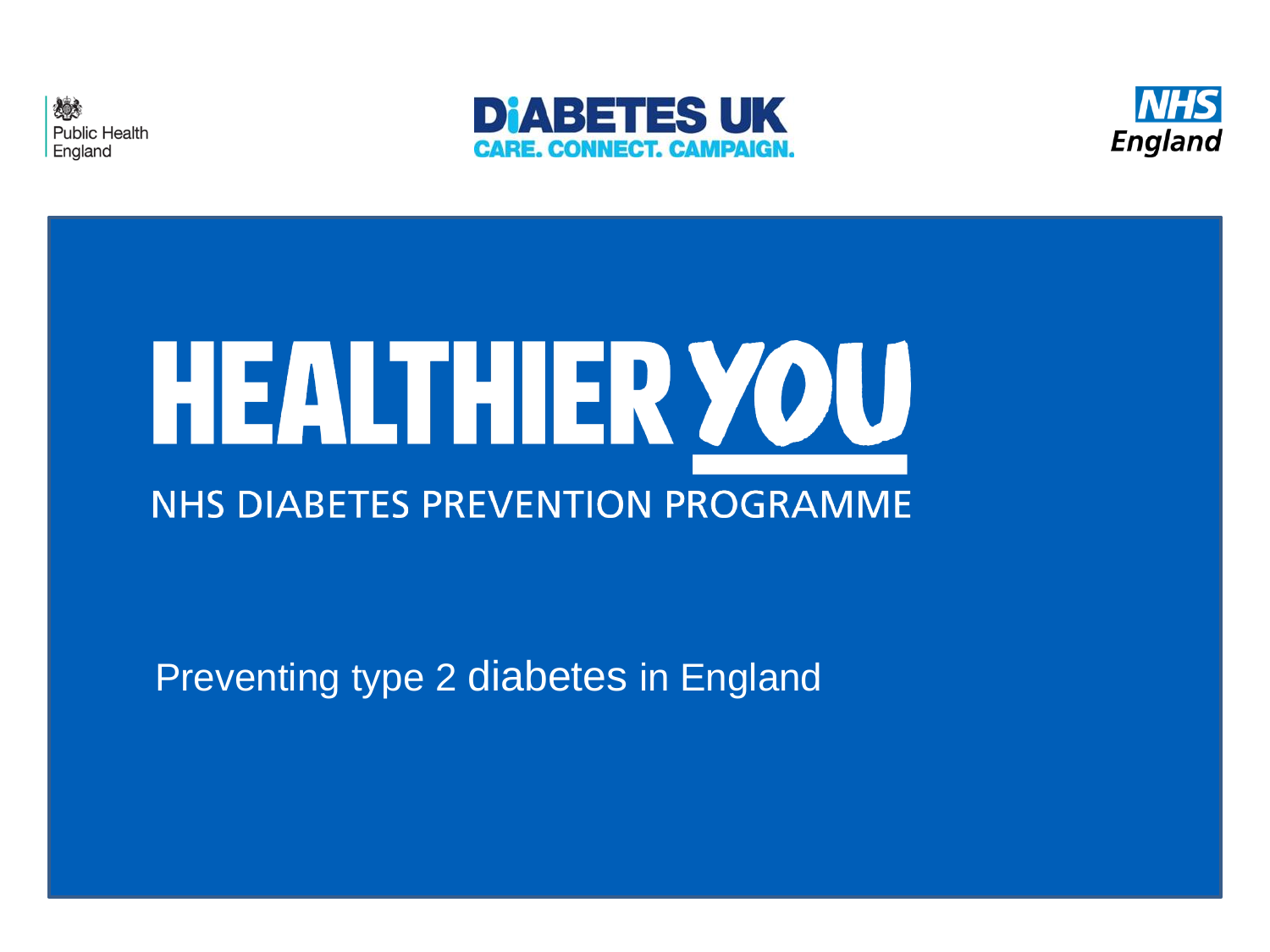

#### **DIABETES: THE FASTEST GROWING HEALTH ISSUE**8



→

→

Future diabetes projection

Future cancer projection

Source: Quality and Outcomes Framework prevalence data, 2009-2014



**Diabetes** 

Cancer

Dementia

Coronary heart disease Stroke and mini stroke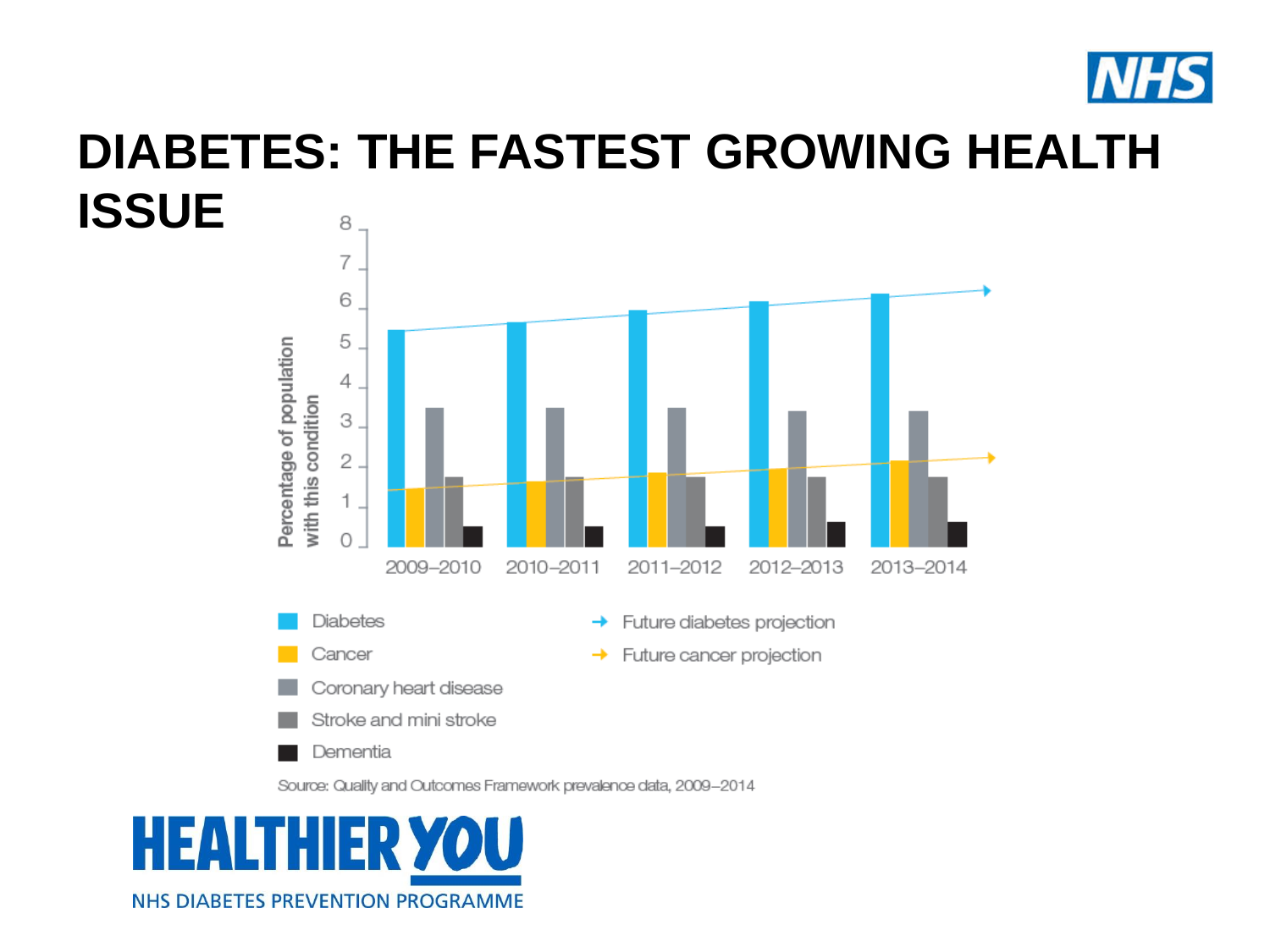

## **EXPECTED BENEFITS: PHE EVIDENCE REVIEW**

PHE commissioned an evidence review to assess the effectiveness of 'real-world' DPPs:

- 36 included studies
- When compared with usual care:
	- On average, 26% lower incidence of diabetes
	- Average 1.57kg weight loss
- More intensive interventions were more effective
- 3.24kg in those that adhered to the most NICE guidance

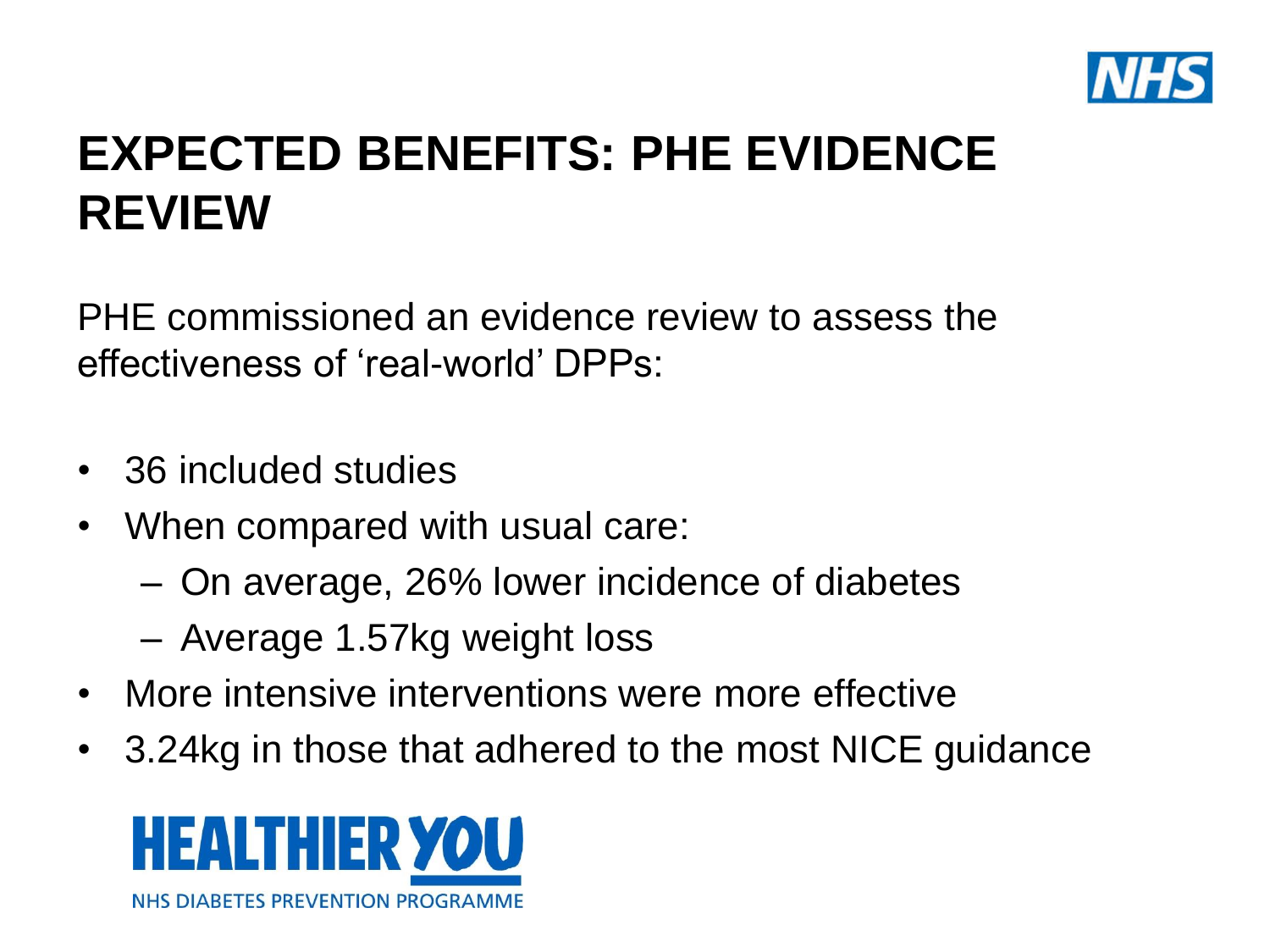

## **AN EVIDENCE BASED INTERVENTION**

- The NHS DPP behavioural intervention will be underpinned by three core goals:
	- Weight loss
	- Achievement of dietary recommendations
	- Achievement of physical activity recommendations
- The intervention will be long term, made up of at least 13 sessions, spread across a minimum of 9 months.
- Set and achieve goals and make positive changes to their lifestyle.

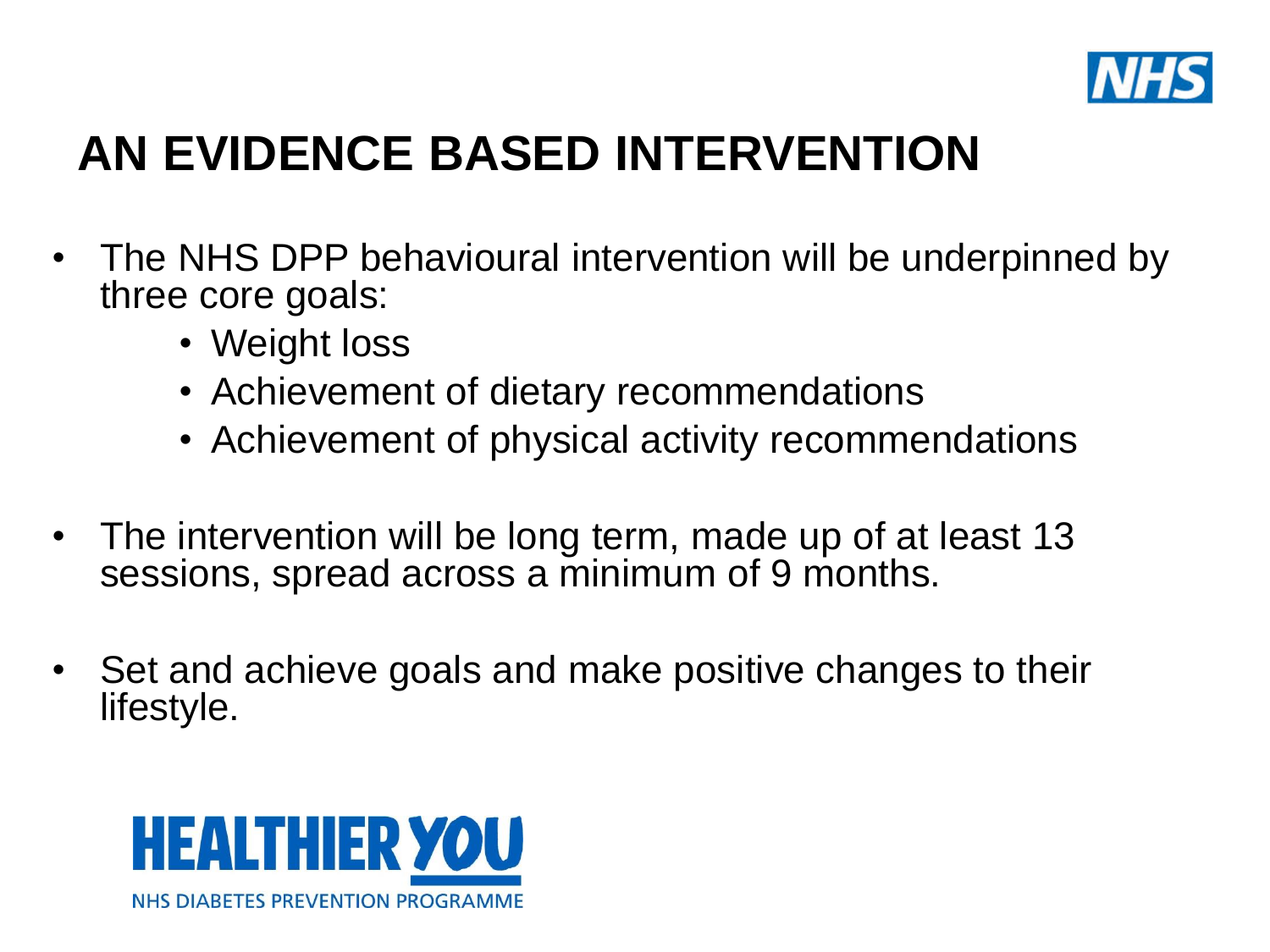

#### **REFERRAL PATHWAY**

- Will be available nationally on roll-out to all adults at risk of Type 2 diabetes with referral routes through:
	- Existing GP Practice registers and opportunistic case finding
	- NHS Health Checks
	- Exploring Direct Recruitment
- To be eligible participants will have a blood test indicating Non-Diabetic Hyperglycaemia within the last 12 months (HbA1c 42- 47mmol/mol (6.0%-6.4%) FPG 5.5-6.9mmol/l)

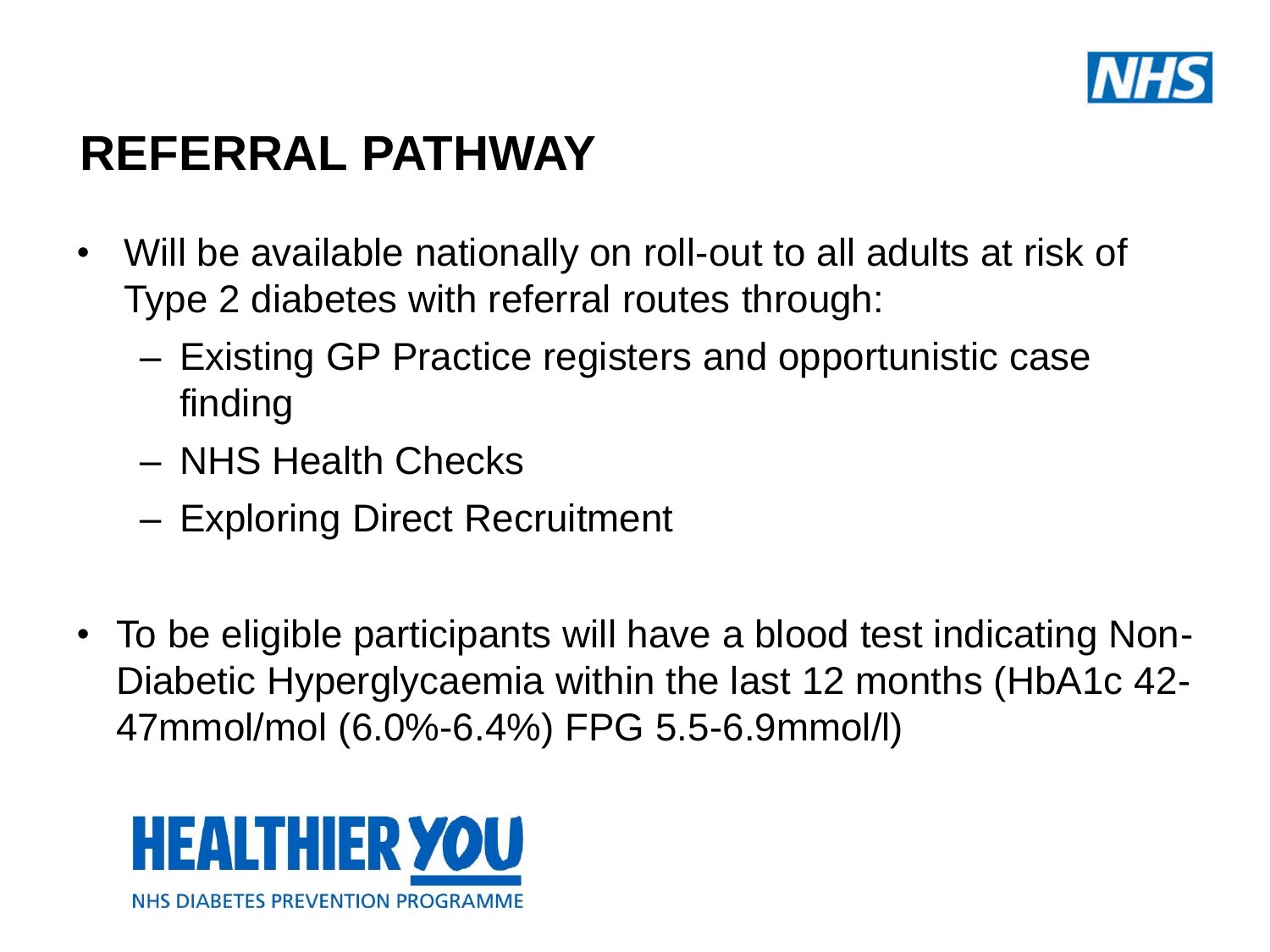

#### **BENEFITS AND RETURN ON INVESTMENT**

- Impact analysis<sup>1</sup> (IA) described the financial savings and health benefits gain if 390,000 people receive the NHS DPP intervention over 5 years.
- The revised ROI analysis shows that:\*
	- Approximately £1.1bn of monetised health benefits
	- 12,000 18,000 cases of Type 2 diabetes prevented or delayed by Yr 8 (which is on average 58-88 per CCG)
	- By year 12, the programme will become cost saving
- Visit the new ROI calculator: **<https://dpp-roi-tool.shef.ac.uk/>**



\*Based on medium end cost = £270, base rate effectiveness, undiscounted, excluding £10m estimated implementation and support costs.

Reference: 1NHS England Impact Analysis of implementing NHS Diabetes Prevention Programme, 2016 to 2021 (NHS England, 2016)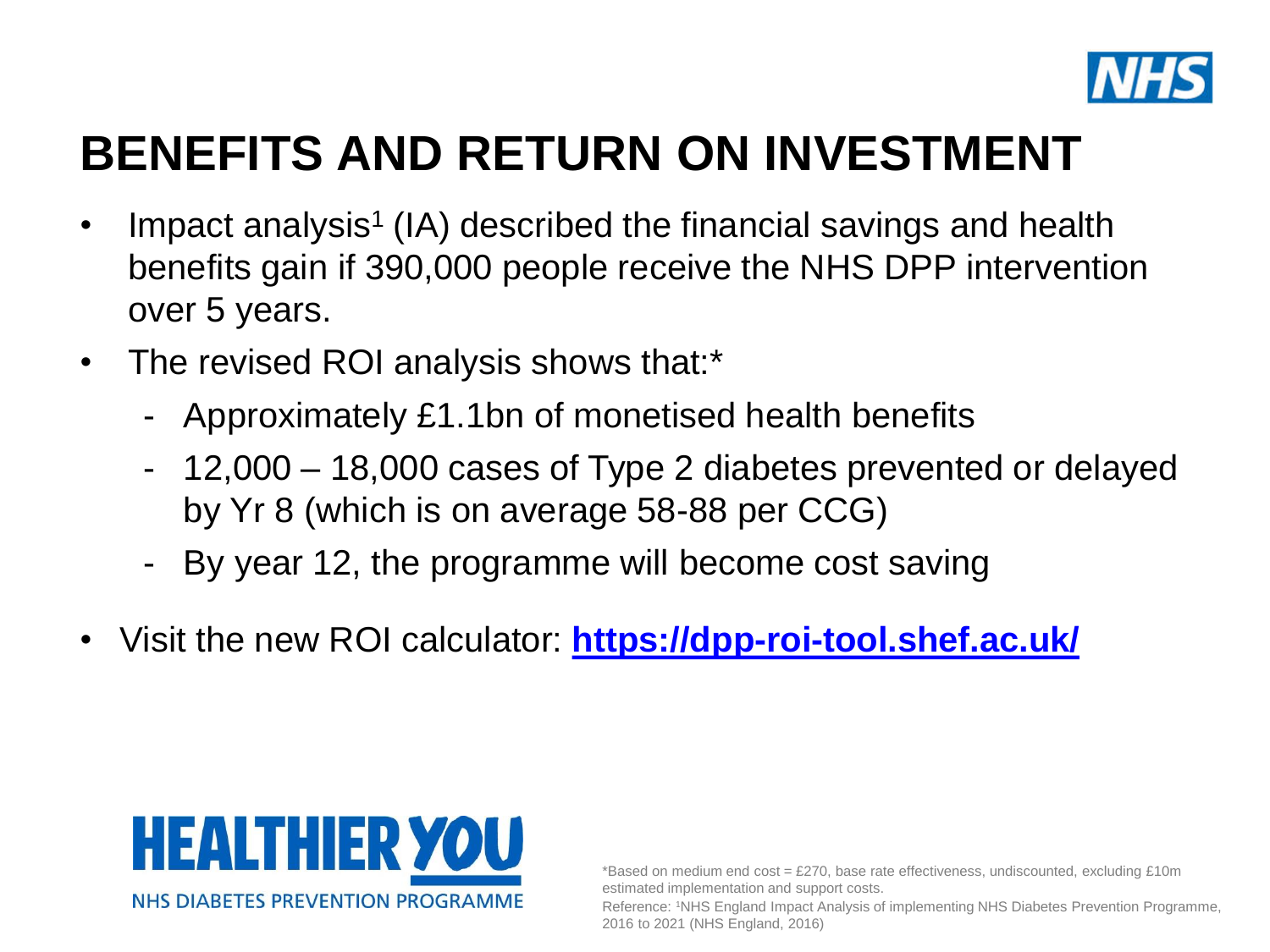

## **NATIONAL PROCUREMENT**

- NHS England ran a procurement to appoint four providers to a national framework. This maximised NHS England's purchasing power and enabled us to ensure fidelity to the evidence and national scalability. These providers are:
	- Reed Momenta
	- ICS Health and Wellbeing
	- Health Exchange CIC
	- Ingeus UK Limited
- Estimate delivering up to 15,000 interventions in 2016/17.

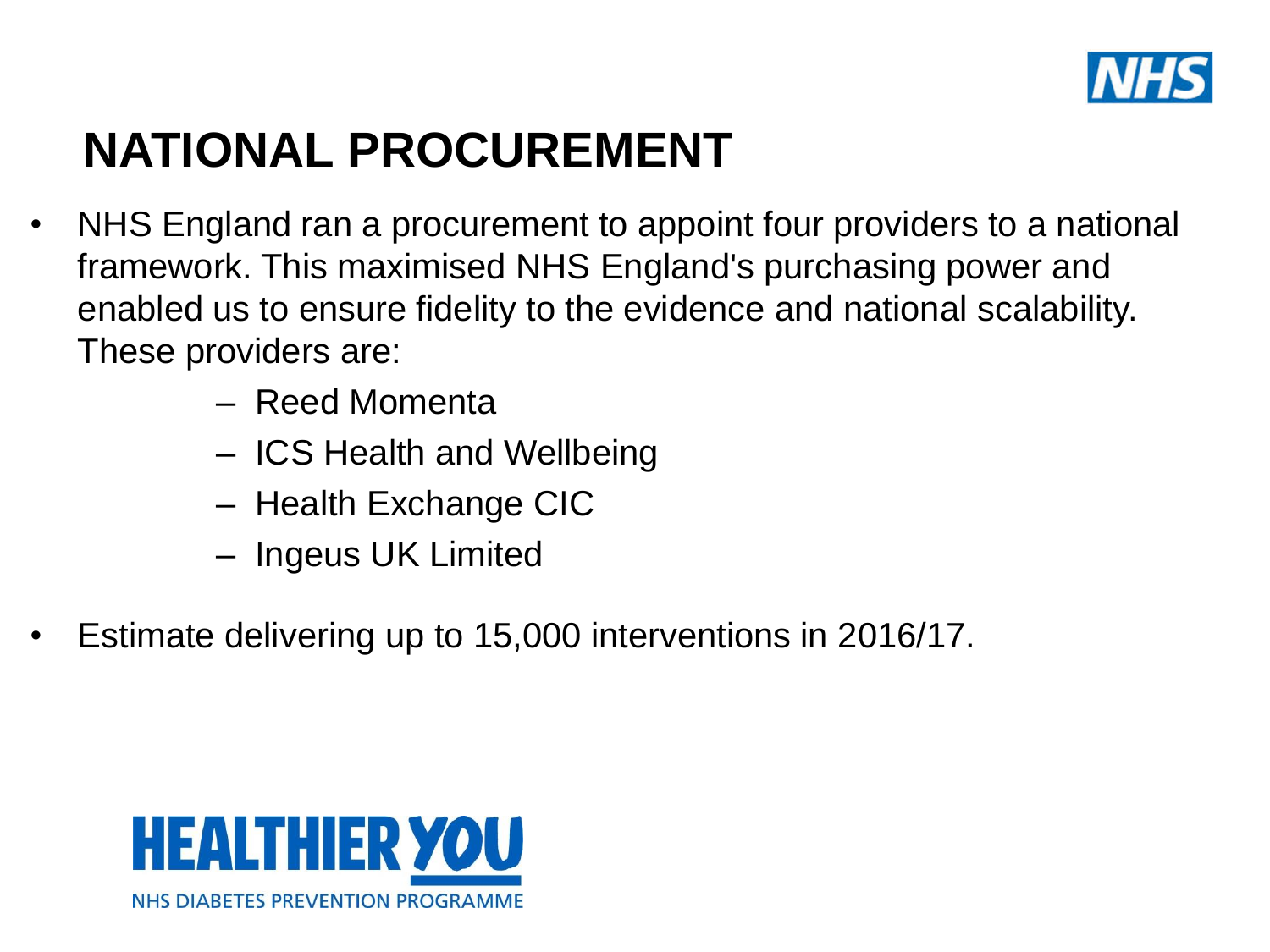

#### **PERFORMANCE – FRAMEWORK PROVIDERS**

- First referrals into the national service were generated in June 2016, and All 27 Year 1 sites are now live and referring.
- Referrals to the programme continue to increase month on month, with 13,383 people referred to end of November, on target
- 3,119 people have now taken up the programme *(same time period)*

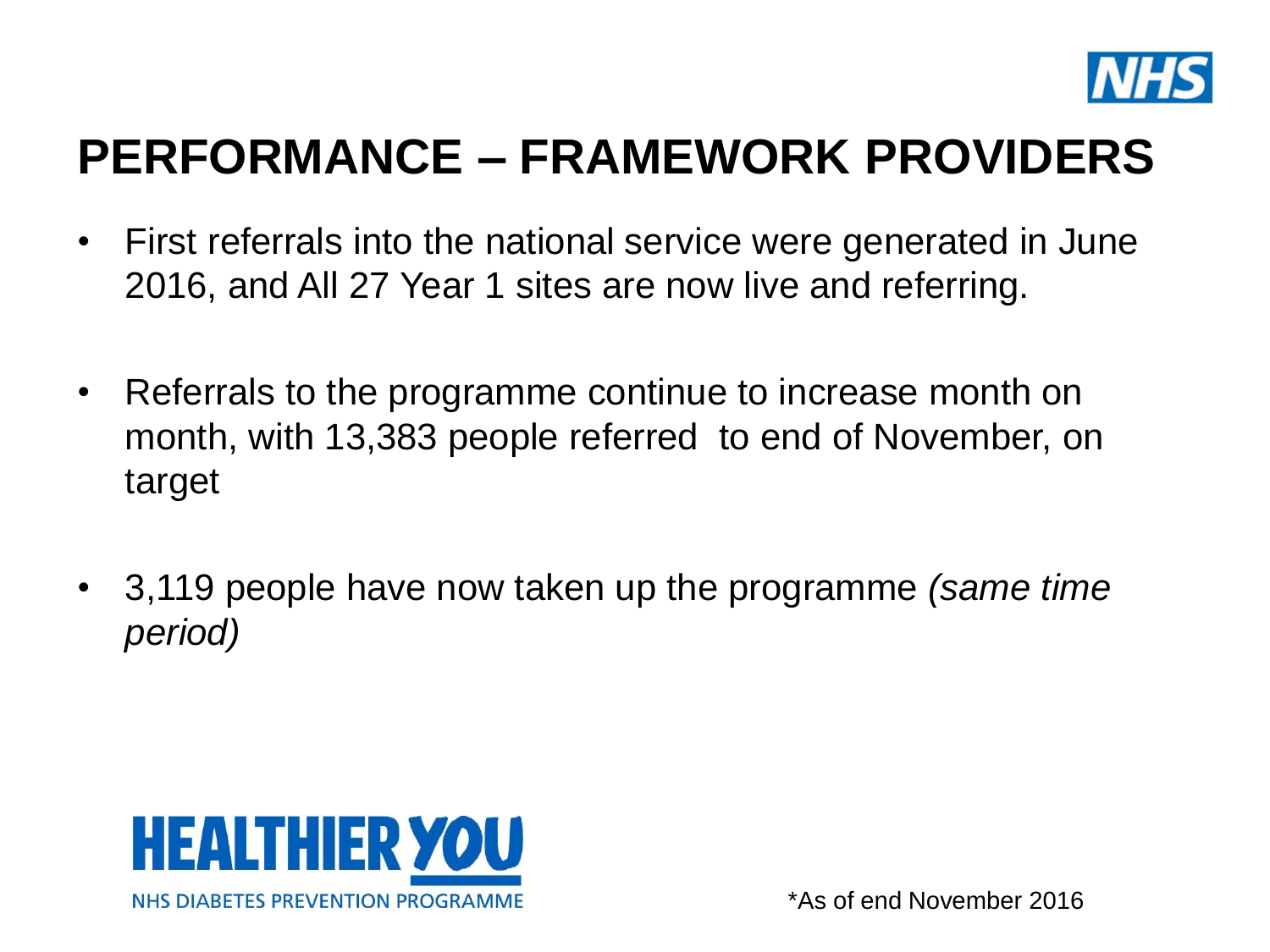# **LESSONS LEARNT**



- 1. Primary care engagement has to be local, and use strong narrative alongside "the case for action", national influence, local implementation;
- 2. Difficult to get joint ownership between CCGs and LAs and this varies depending on leadership. LAs have struggled to engage primary care when leading partnerships, the role of STPs;
- 3. Integration with wider services paramount to successful implementation and delivery;
- 4. Clinical and service user engagement is critical to local change management and successful mobilisation;
- 5. Consideration of delivery across high density urban areas and low density rural areas using the same service specification generates a challenge for group based activity;
- 6. Step change requires investment in implementation, providing the intervention isn't enough on its own.